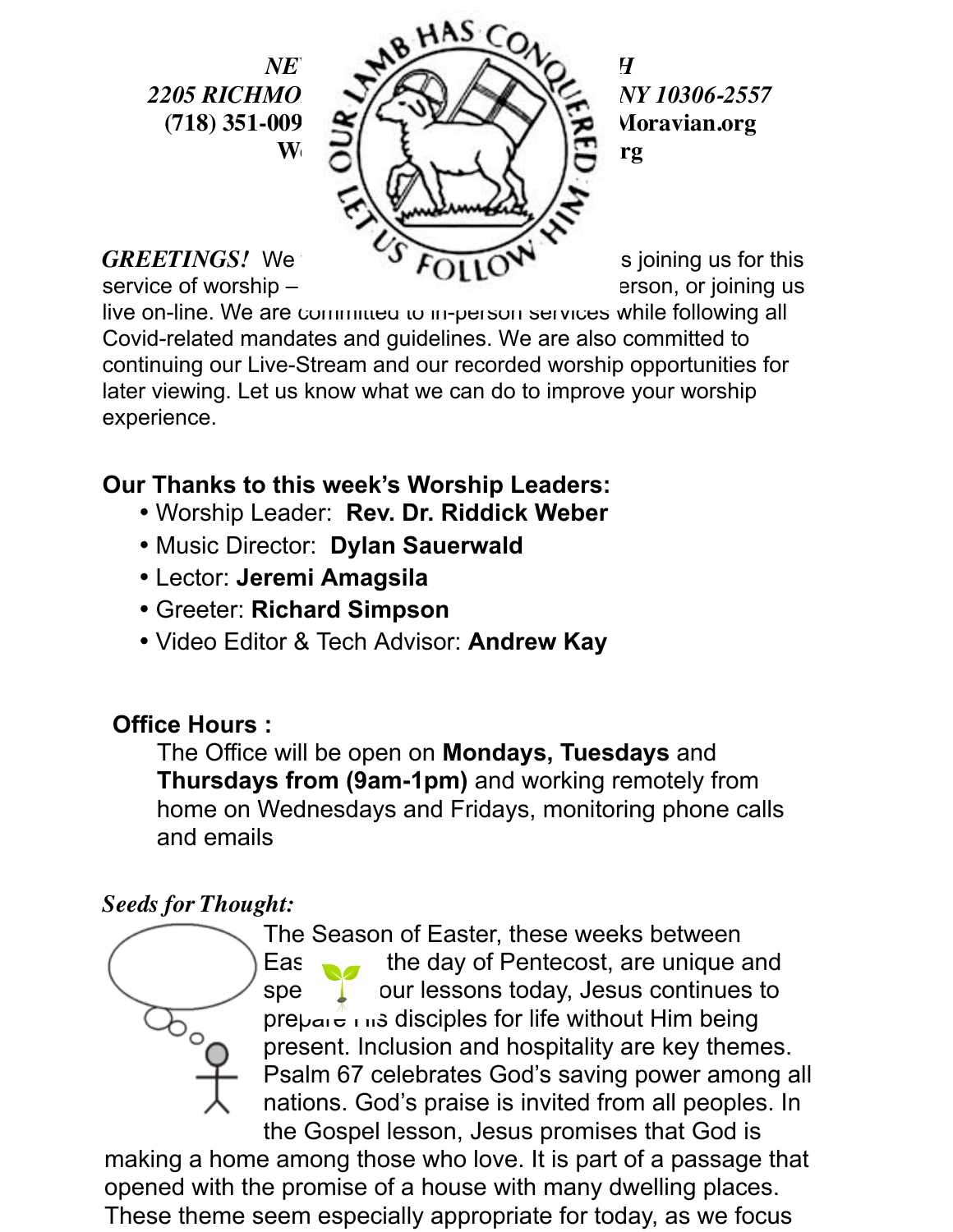on our homes and families,

and especially on the role of our mothers in our lives, and the lives of our families. As you worship, as you sing, know that you always welcome here, and may God's peace be yours.

# **Upcoming Events and Opportunities**

|         |                | <b>TODAY: Guest Speaker Rev. Dr. Riddick Weber</b> |                              |                      |
|---------|----------------|----------------------------------------------------|------------------------------|----------------------|
|         |                | 10am                                               |                              | Worship (In-person & |
|         | Live-streamed) |                                                    |                              |                      |
| 10am    |                | <b>Sunday School Classes</b>                       |                              |                      |
| 11:15am |                | Coffee & Reception                                 |                              |                      |
|         | Friday, May 27 |                                                    |                              |                      |
|         | 8pm            |                                                    | <b>Youth Group</b>           |                      |
|         | Sunday, May 29 |                                                    |                              |                      |
|         |                | 10am                                               |                              | Worship (In-person & |
|         |                |                                                    |                              |                      |
|         | Live-streamed) |                                                    |                              |                      |
|         |                | Guest Speaker: Pastor Wellesley Ferguson           |                              |                      |
|         | 10am           |                                                    | <b>Sunday School Classes</b> |                      |

#### **Welcome**

We would like extend a warm welcome to Pastor Rev. Dr. Riddick Weber and thank him for being with us on this lovely Sunday.

## **Community Garden**

The planting season is just beginning. You can purchase your own plot or you can just come out to "weed and water" to help grow vegetables for the Project Hospitality Food Pantry and Soup Kitchen. The Garden is located behind the Castleton Hill parsonage on Victory Blvd. For information about Volunteering and upcoming work days, please contact the Castleton Hill Church Office at (718) 442-5215.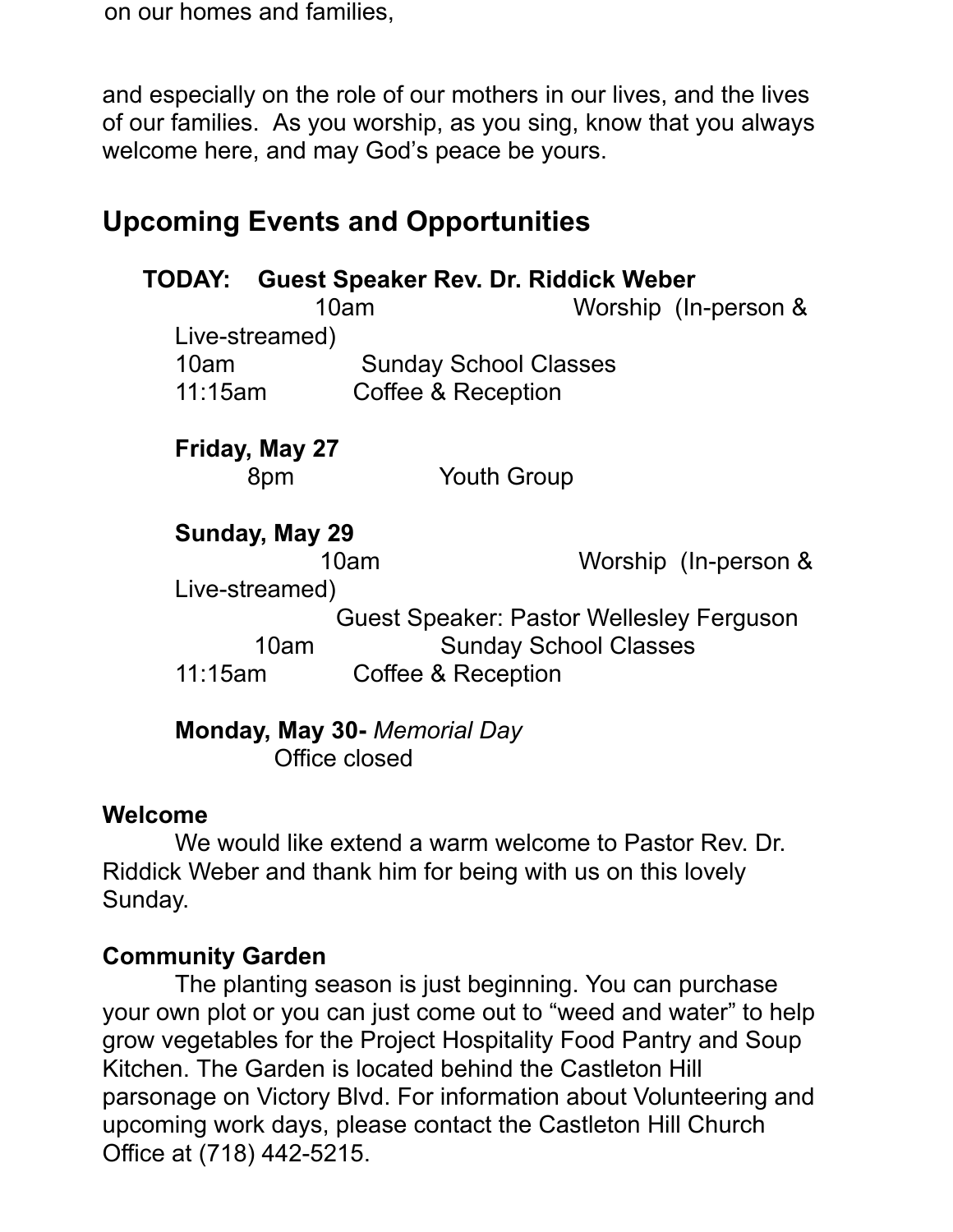## **Sunriser's Prayer Group**

The Sunriser's Prayer Group will be meeting the 2nd Wednesday of every month at 10am in the conference area. If you have any prayer concerns or want to join the group, contact Marla DiForte!

## **For your prayers this week:**

- For Pat Isola and her health
- For Alison Griggs, her continued recovery and her family
- For Jackie, her continued healing
- For Jackie Passburg's continued path of healing
- For Cara Kay and her health
- For Ed Krogstad and his health
- For the war in the Ukraine, we pray for peace.
- For the **Joint Boards of New Dorp and Great Kills** as they continue the Call process for a new pastor.

 *\*If you have a prayer request please contact the church office.*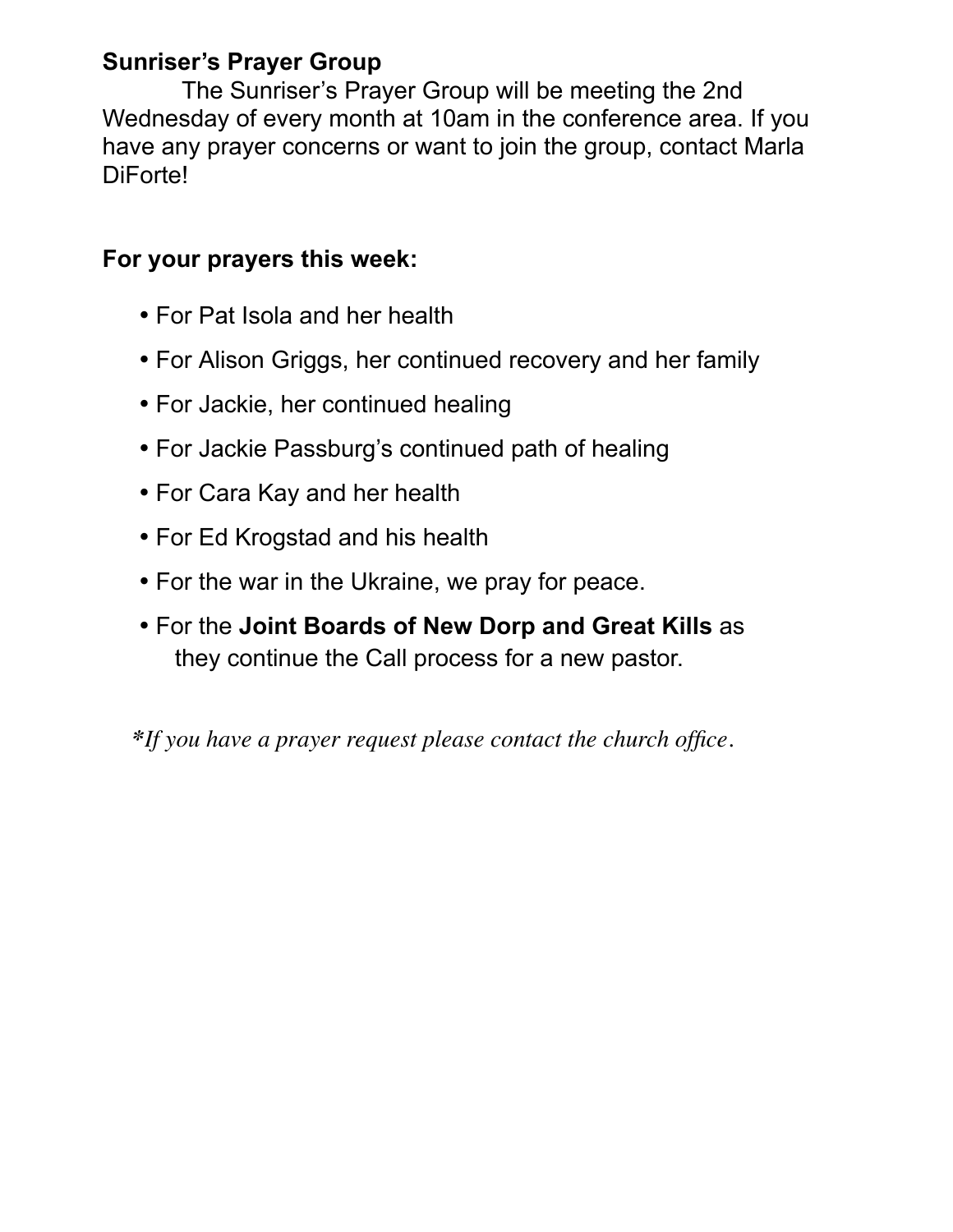#### **NEW DORP MORAVIAN CHURCH MISSION STATEMENT**

The Mission of the New Dorp Moravian Church is: To **Grow** in Christ, to **Know** His love, to **Follow** His Footsteps.

#### **CONGREGATION WATCHWORD for 2022**

*" God has destined us not for wrath but for obtaining salvation through our Lord Jesus Christ." 1 Thessalonians 5:9*

The Moravian Church is a Protestant church. Moravians are Trinitarian (God as Father, Son and Holy Spirit), are Christ-centered (affirming the Lordship of Jesus Christ by His life, death and resurrection) and affirm the Old and New Testaments as sacred scripture. Moravians affirm and value the ancient Creeds (e.g. The Apostle's Creed) but believe that equally important is how we live in relationship with God and others. Moravians have emphasized the sacredness of living our faith rather than just reciting it or preaching it.

 If you would like to know more about what a "Moravian" is, are looking for a new church home, or just want to talk with someone about a concern or your faith, Emma would be glad to direct you to a Moravian Pastor, due to our New Dorp Pastor retiring. She can be reached by phone or email to arrange a time with a sister church.

To contact Emma, you may call or email her at:

Office Phone: (718) 351-0090. Email: Office@newdorpmoravian.org

If you have an idea, a suggestion, a concern, or are interest in serving on a committee, please speak with one of the Board members.

#### **Board of Elders:**

Jeremi Amagsila (Worship) Jason Hoppe Patrick Carolan **Andrew Kay** 

(Concerts)

Stephen Greet (Vice-Chair) Kim Loize (Christian Ed.) Anna Gaw (Nominating) Libby Neri Alice Giovanniello-Cohen

#### **Board of Trustees:**

Dorothy Ambrosino (Chair) Harold Gerstenlauer Laura Campagna **Robert Iadarola** Ruth Carter (Admin) Richard Simpson (PH)

Paul Chen John (Jack) Traut (VChair) Toni-Ann Fischetti (Treas)